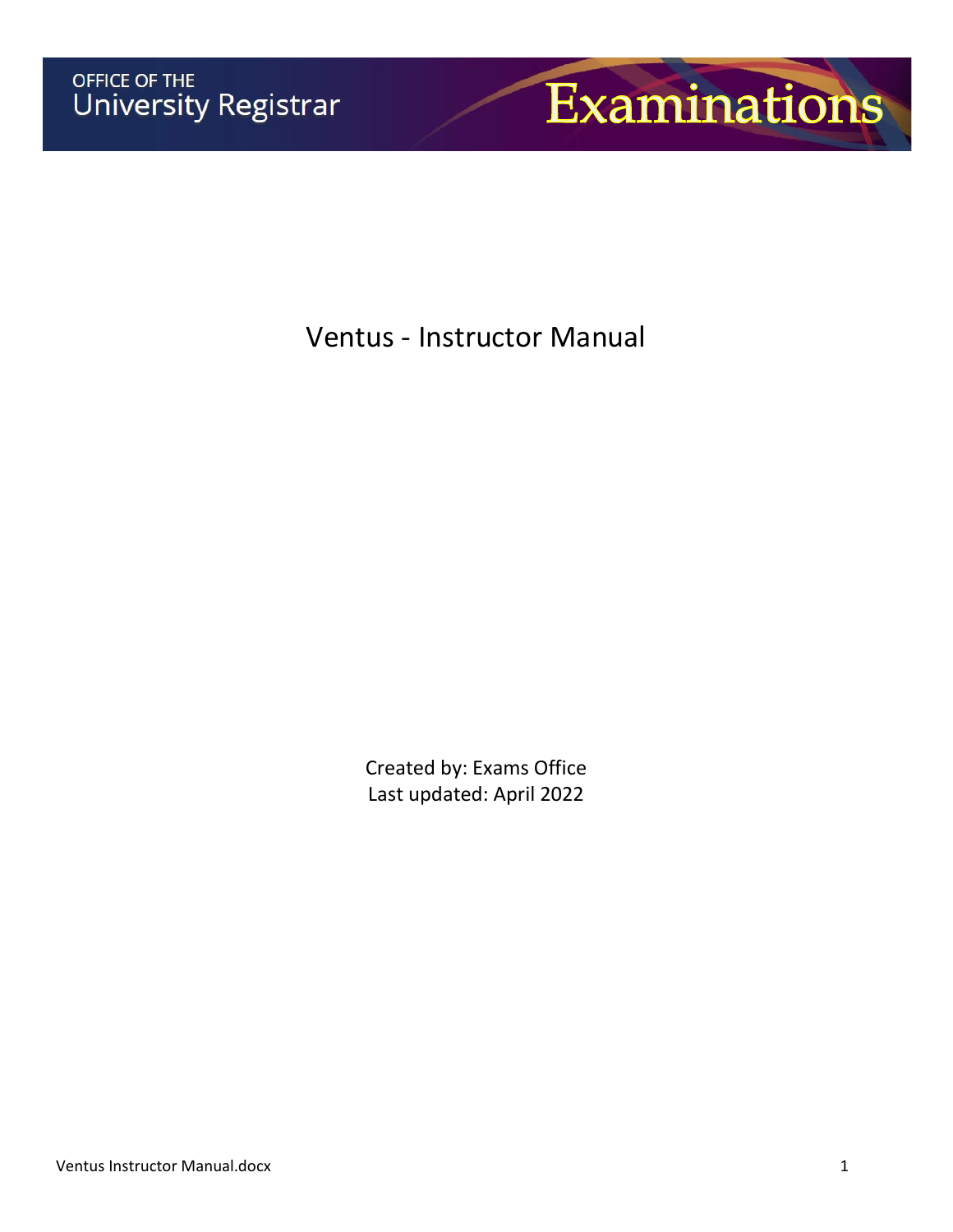# **Table of Contents**

<span id="page-1-0"></span>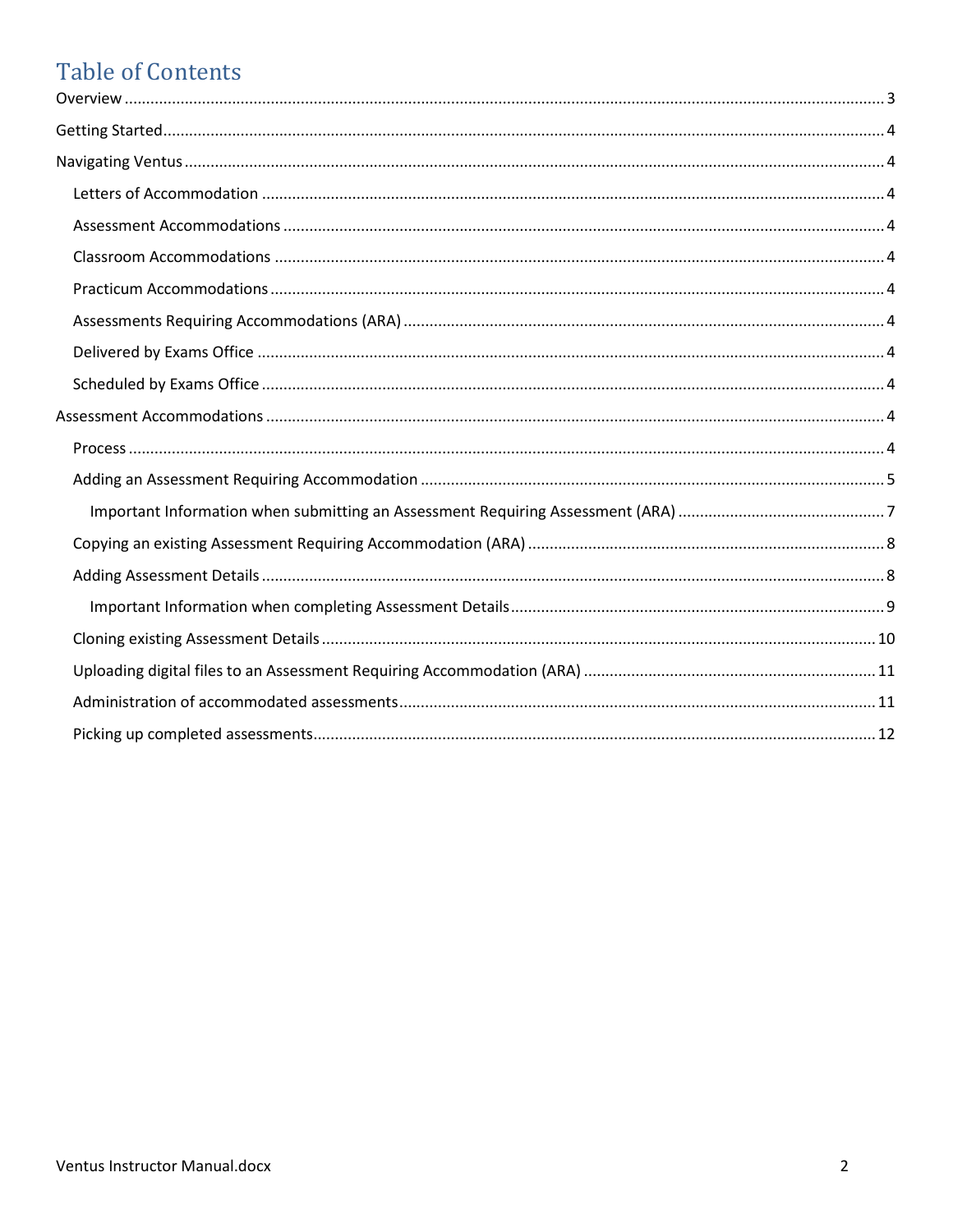## **Overview**

Please note: "Assessment" refers to any quiz, test, midterm occurring during the term: May 9 – June 17 (6W1), May 9 – July 29 (12W), July 4 – August 12 (6W2), or SOLUS-listed mid-term or final exam.

In May 2022, Queen's University is introducing Ventus. This online application will replace the previous Exam Accommodation System (EAS) used to collect test details from instructors for the purpose of implementing exam accommodations for students registered through Student Wellness Services. Ventus will now be used to input details for any quizzes, tests and midterms (henceforth referred to as assessments), and students with assessment accommodations (previously called exam accommodations) will be required to confirm their accommodations are required for each assessment. If you do not require any assistance from the Exams Office in regards to accommodations, do not submit your assessment to Ventus.

The Exams Office will add any SOLUS-listed mid-term and final exams to Ventus, and students with assessment accommodations will be required to confirm their accommodations for each assessment. Previously, it was assumed all students registered with Student Wellness Services required all of their accommodations and the Exams Office applied them accordingly. With the introduction of Ventus, students are now required to confirm accommodations for all SOLUS-listed mid-term and final exams.

As of May 2022, the Exams Office will administer all assessment accommodations for in-person assessments submitted to Ventus. Accommodated assessments administered by the Exams Office are scheduled at the same date and time as the rest of the class, unless a student's accommodation prohibits us from scheduling them at that time. Extra time will be placed at the beginning or end of the test, dependent on the student's Queen's schedule. If an accommodated assessment must be moved, it will be moved to the nearest possible time **after** the originally scheduled assessment date and time.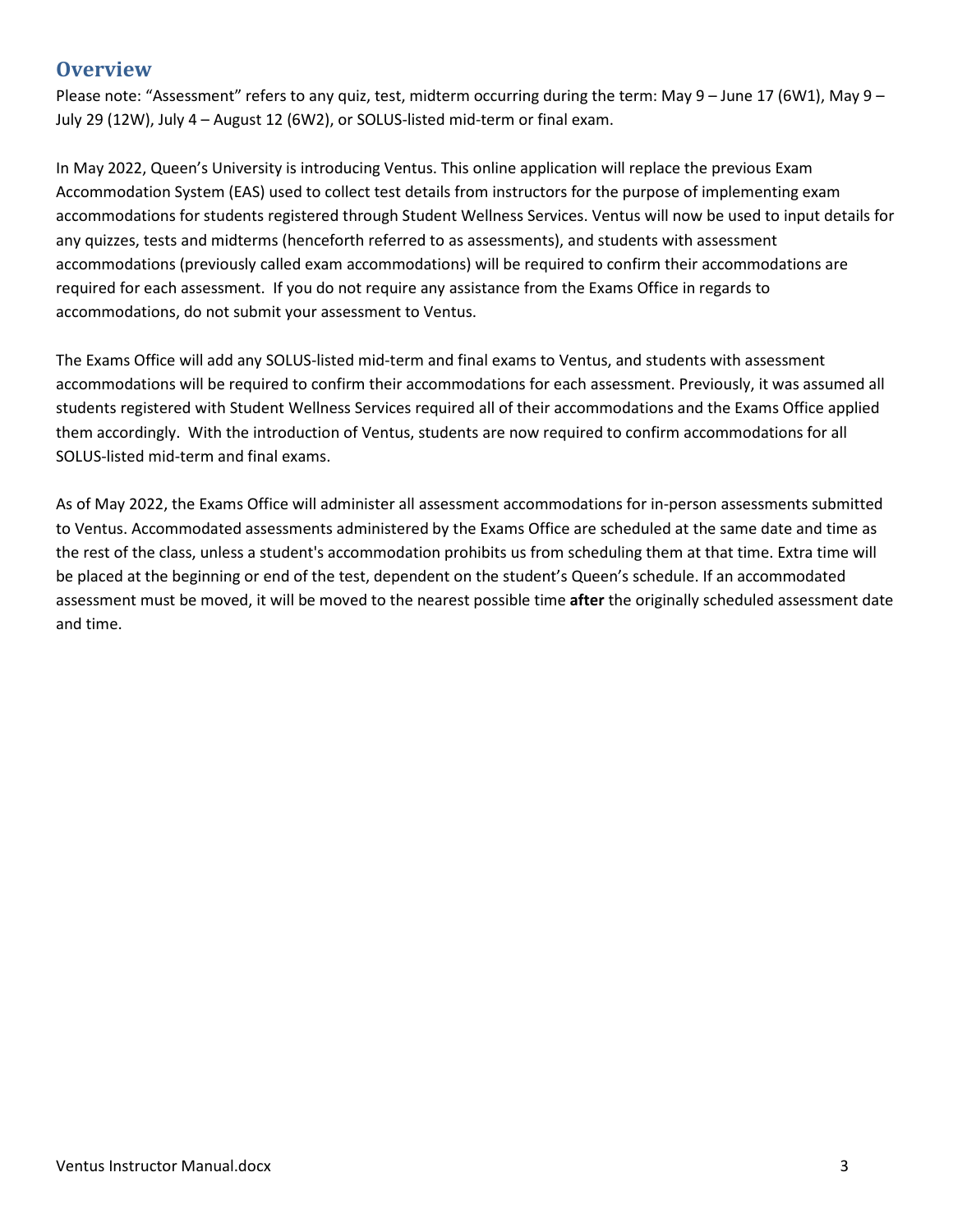## <span id="page-3-0"></span>**Getting Started**

Log into Ventus at <insert URL>, using your NetID and password. You must use your employee NetID associated with the course in PeopleSoft. The instructor of record will have immediate access to accommodation information for their course.

## <span id="page-3-1"></span>**Navigating Ventus**

## <span id="page-3-2"></span>**Letters of Accommodation**

Displays each student in the course who is registered with Student Wellness Services. To view their Letter of Accommodation, select *View confirmation of academic accommodation.*

#### <span id="page-3-3"></span>**Assessment Accommodations**

Lists all students enrolled in your course who have assessment accommodations approved through Student Wellness Services. Students are grouped based on the type of assessment accommodations.

## <span id="page-3-4"></span>**Classroom Accommodations**

Lists all students enrolled in your course who have classroom accommodations approved through Student Wellness Services. Students are grouped based on the type of classroom accommodations.

## <span id="page-3-5"></span>**Practicum Accommodations**

Lists all students enrolled in your course who have practicum accommodations approved through Student Wellness Services. Students are grouped based on the type of practicum accommodations.

## <span id="page-3-6"></span>**Assessments Requiring Accommodations (ARA)**

Lists assessments you have submitted to Ventus.

## <span id="page-3-7"></span>**Delivered by Exams Office**

In-person assessments for which the instructor requires the Exams Office to administer assessment accommodations.

## <span id="page-3-8"></span>**Scheduled by Exams Office**

Assessments for which the instructor requires assistance from the Exams Office to schedule accommodated assessments for implementation by the instructor.

## <span id="page-3-9"></span>**Assessment Accommodations (previously Exam Accommodations)**

#### <span id="page-3-10"></span>**Process**

Please note: "Assessment" refers to any quiz, test, midterm occurring during the term, or SOLUS-listed mid-term or final exam.

- 1. Login to Ventus.
- 2. For each course section, enter all assessment dates, times, and durations. DO NOT enter this for centrally scheduled exams occurring during the mid-term and final exam periods (June and August). This will be completed by the Exams Office.
- 3. Enter Assessment Details (e.g. allowed aids, printing instructions, etc.) for all assessments.
	- The Exams Office will input assessment details on your behalf for all centrally scheduled mid-year and final exams based on your exam request submitted in May.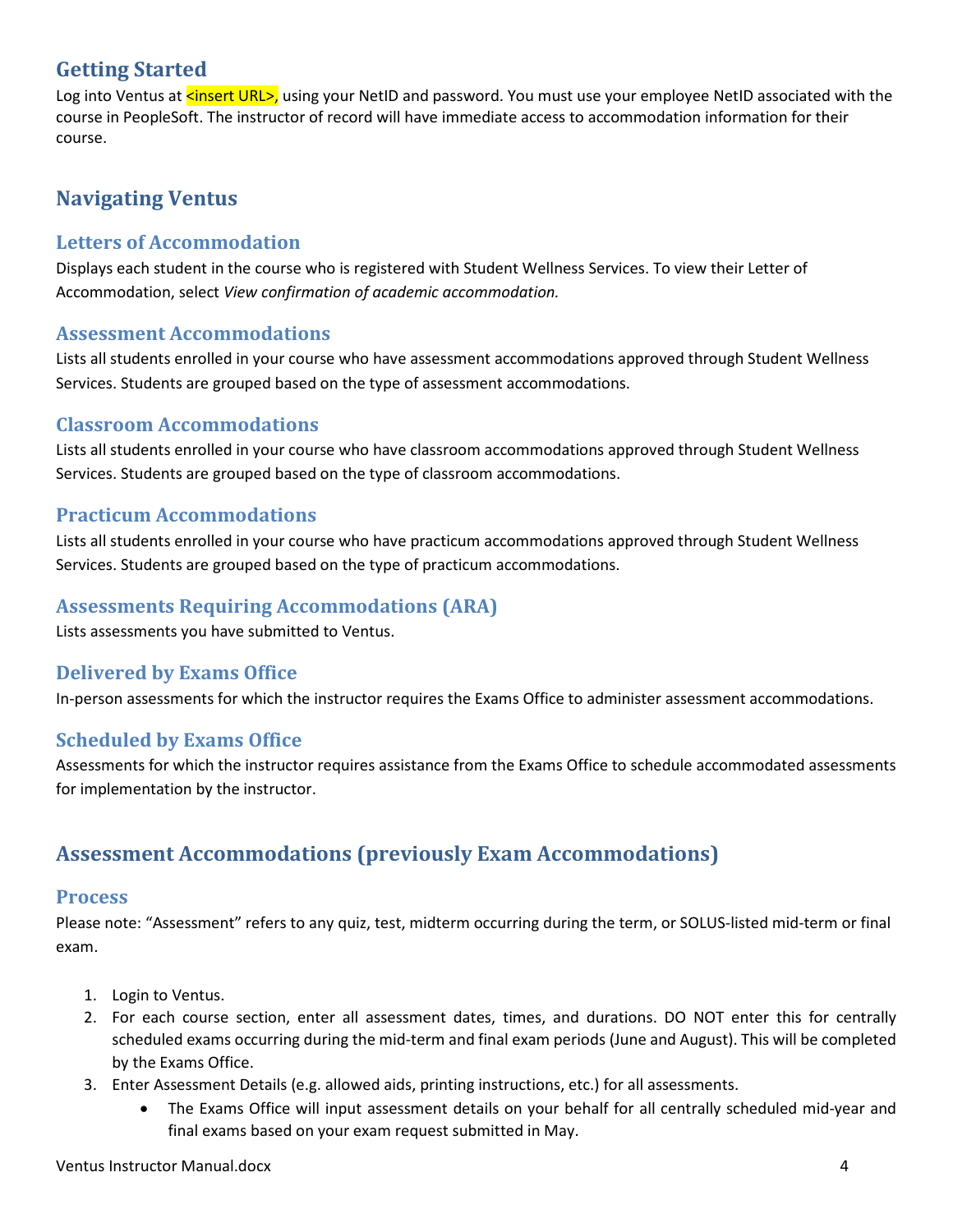- 4. Upload all applicable assessment file(s) (e.g. exam paper, instructor-provided formula sheets, etc.). If preferred, the instructor may submit physical copies to the Exams Office (Gordon Hall, Rm 110). These documents must be received a minimum of 3 business days before the assessment date. Failure to meet this deadline may result in the cancellation of your students' accommodation arrangements. For centrally scheduled mid-year and final exams, the exam paper must be physically submitted to the Exams Office (Gordon Hall, Rm 110) by the communicated deadline.
- 5. Check back regularly to stay up to date on when and where your students are writing. Arrangements will be finalized 1 week prior to the assessment date.
- 6. Pick up completed accommodated assessments from the Exams Office.

## <span id="page-4-0"></span>**Adding an Assessment Requiring Accommodation**

Once logged in, you will arrive at the Class List where all your courses and sections will be listed. From here you can select a course and section and enter the applicable assessment date, time, and details. Please note, the term is listed at the top; please ensure you are entering data into the correct term.

| Class List |                                      |                  |  |
|------------|--------------------------------------|------------------|--|
|            | Semester   Winter 2021               | $\rightarrow$ Go |  |
|            | CHEM112B 001-LEC - General Chemistry |                  |  |

Select the course and section you would like to add an assessment to. If a course is not listed, it is because you are not the instructor of record in PeopleSoft.

**Note**: If a co-instructor and/or a TA need access to a course, the instructor of record is required to submit a request to the Exams Office [\(exams@queensu.ca\)](mailto:exams@queensu.ca) to have the individual(s) added. Please include full name, employee ID, Queen's email (e.g. abc123@queensu.ca), and courses (e.g. MATH 110-001) they need to access. Access can only be granted to current Queen's employees. Student information must remain confidential and should be limited to those who are working directly with accommodated students.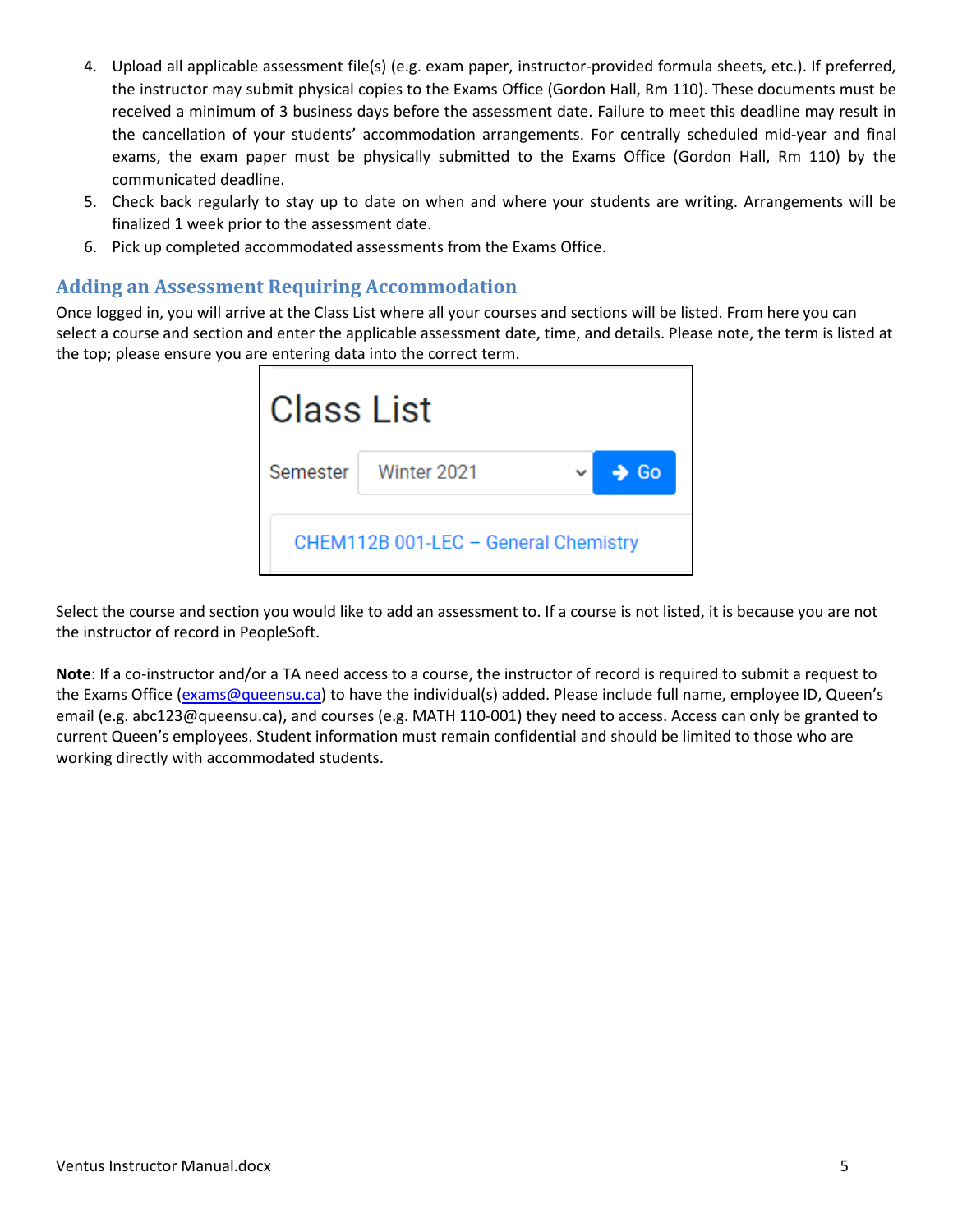Once you click on the course and section, you will be directed to the Dashboard for that course and section. You can view students registered with SWS, their approved accommodations, and whether they require their accommodations for an upcoming assessment.

```
↑ Class list / APSC100B 100 - LEC - Engineering Practice 1
```
## APSC100B 100-LEC - Engineering Practice 1

## **Summary of Student Accommodation**

| $\mathbf{a}$<br>Personal and confidential information must be handled in accordance with QSAS - Statement of Confidentiality. |                                          |
|-------------------------------------------------------------------------------------------------------------------------------|------------------------------------------|
| Letters of Accommodation $\blacktriangleright$                                                                                |                                          |
| Assessment Accommodations $\blacktriangleright$                                                                               |                                          |
| Classroom Accommodations $\blacktriangleright$                                                                                |                                          |
| Practicum Accommodations $\bigtriangledown$                                                                                   |                                          |
| <b>Assessments Requiring Accommodations</b>                                                                                   | <b><sup>⑦</sup>Instructions</b>          |
| Delivered by Exams Office $\bigtriangledown$                                                                                  | Add Assessment Delivered by Exams Office |
| Scheduled by Exams Office $\bigtriangledown$                                                                                  | Add Assessment Scheduled by Exams Office |

#### Select **Add Assessment Delivered by Exams Office** or **Add Assessment Scheduled by Exams Office:**

Add Assessment Delivered by Exams Office: These assessments cannot require the use of internet or personal electronic devices. The Exams Office will schedule and administer all accommodated, in-person, paper-based assessments for students registered with Student Wellness Services. This includes printing, proctoring, and coordinating the accommodated assessment.

Add Assessment Scheduled by Exams Office: The Exams Office will review the class schedule and accommodations for students registered with Student Wellness Services and make any necessary adjustments to have their assessment in compliance with their accommodations. It is the instructor's responsibility to implement these accommodations.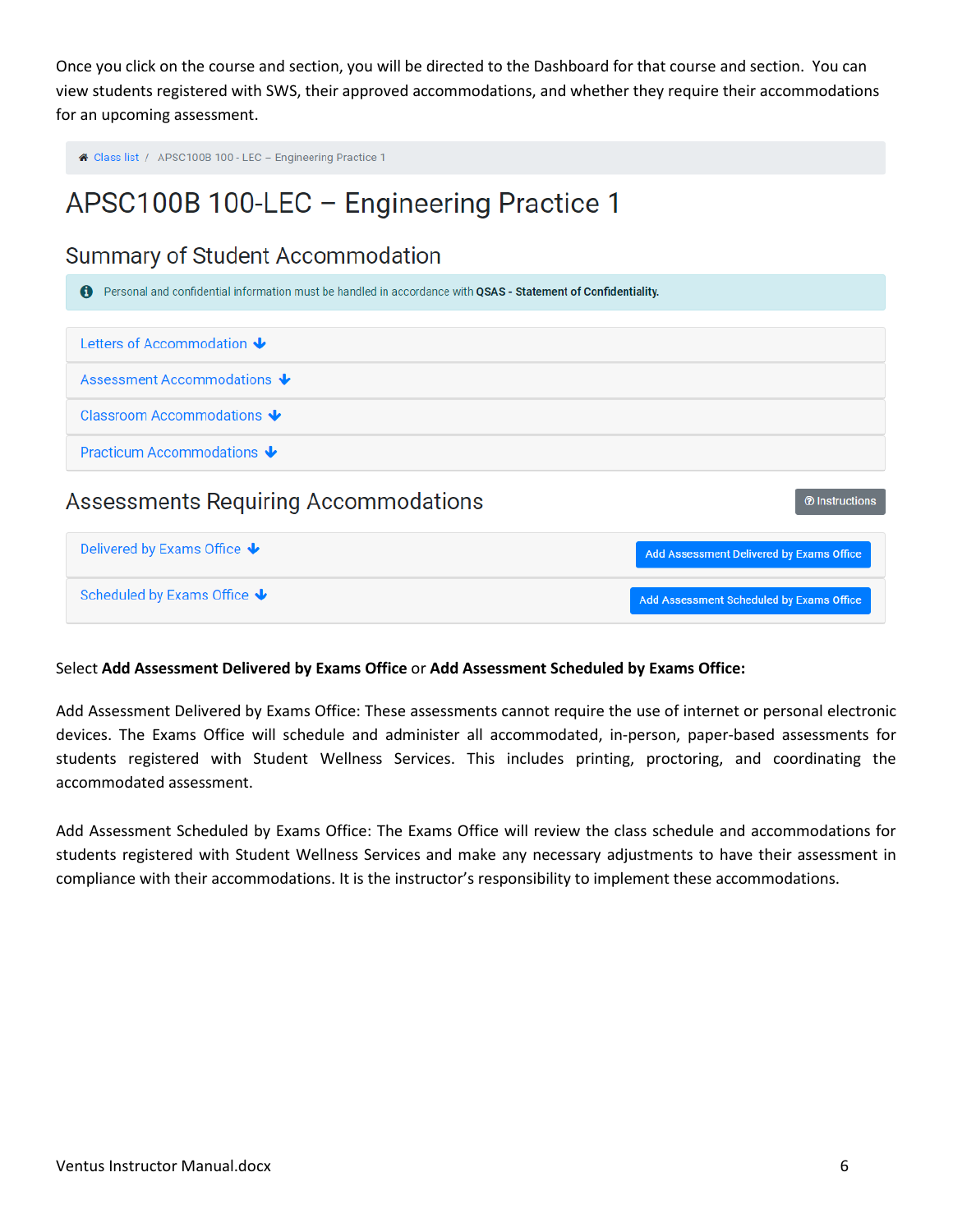Fill in all applicable information as is accurate for the course and not specific to an accommodated student. The Exams Office will take into consideration the student's accommodations and class schedule. If your assessment is online there will be additional information required. Once you have inputted the date, time, and duration, an email will be sent to students in the course and section registered with Student Wellness Services prompting them to confirm their participation for the assessment.

|        |                                 |                    | Paper-based assessment                                                                                                                                                                                    |          |         |       |               | Online assessment                                 |                 |                                                                                                                                                                                                                                                                       |                                |                  |               |
|--------|---------------------------------|--------------------|-----------------------------------------------------------------------------------------------------------------------------------------------------------------------------------------------------------|----------|---------|-------|---------------|---------------------------------------------------|-----------------|-----------------------------------------------------------------------------------------------------------------------------------------------------------------------------------------------------------------------------------------------------------------------|--------------------------------|------------------|---------------|
|        |                                 |                    | Add assessment: APSC100B 100 LEC                                                                                                                                                                          |          |         |       | ×             |                                                   |                 | Add assessment: APSC100B 100 LEC                                                                                                                                                                                                                                      |                                |                  | ×             |
| Copy   |                                 |                    | Pick an Assessment                                                                                                                                                                                        |          |         |       | $\checkmark$  | Copy                                              |                 | Pick an Assessment                                                                                                                                                                                                                                                    |                                |                  | $\checkmark$  |
| Create |                                 |                    |                                                                                                                                                                                                           |          |         |       |               | Create                                            |                 |                                                                                                                                                                                                                                                                       |                                |                  |               |
| Type   |                                 | Quiz               | $\checkmark$                                                                                                                                                                                              | Duration | 60      |       | minutes       | Type                                              | Quiz            | $\checkmark$                                                                                                                                                                                                                                                          | Duration                       | 60               | minutes       |
| Date   |                                 | 巤                  | 2022-05-11                                                                                                                                                                                                | Time     | $\odot$ | 13:00 |               | Date                                              | 雦               | 2022-05-11                                                                                                                                                                                                                                                            | Time                           | $\odot$<br>13:00 |               |
| Format |                                 | Paper <sup>O</sup> |                                                                                                                                                                                                           |          |         |       |               | Format                                            | Online <b>O</b> |                                                                                                                                                                                                                                                                       |                                |                  |               |
|        |                                 |                    | I understand that I am responsible for providing the Exams Office with all assessment materials<br>(assessment papers, scantrons, etc.) at least 3 business days prior to the date of the assessment. I   |          |         |       |               | Remote<br>Proctoring <b>O</b><br>Window of Access | <b>No</b>       | $\checkmark$                                                                                                                                                                                                                                                          | Window of<br>$Access$ $\Theta$ | Yes              | $\checkmark$  |
|        | discretion of the Exams Office. |                    | understand that if these materials are not provided before the specified deadline, the accommodated<br>assessments for all students writing this assessment with the Exams Office may be cancelled at the |          |         |       | $\vee$ Submit | Details <sup>O</sup>                              |                 | I understand the instructor/faculty is responsible for all aspects of implementing accommodations,<br>including communication to students and input to the online platform as necessary. The Exams Office<br>is unable to provide any support for online assessments. |                                |                  |               |
|        |                                 |                    |                                                                                                                                                                                                           |          |         |       |               |                                                   |                 |                                                                                                                                                                                                                                                                       |                                |                  | $\vee$ Submit |

#### <span id="page-6-0"></span>**Important Information when submitting an Assessment Requiring Assessment (ARA)**

All term assessments must be added by at least two weeks prior to the assessment date. **The system will not accept late submissions.** This gives the Exams Office sufficient time to process, and schedule accommodated assessments. Please ensure you add all ARAs at the start of the term. Students are required to confirm participation at least 10 days prior to the assessment date. If you wait to submit your assessment details students may not have sufficient time to confirm their accommodations.

\*\*For May 2022, deadlines will be relaxed and late submissions may be accepted. On June 1, all deadlines will be fully reinstated.

**NOTE:** The Exams Office will input assessment details on your behalf for all centrally scheduled mid-term and final exams.

**Please do not enter data specific to a student's accommodations.** For example, if the class is writing a one-hour assessment, enter 60 minutes; do not enter the amount of time a student would get with extra time included. Extra time varies between students. The Exams Office will determine a student's accommodated duration based on the data inputted.

**Instructors must follow their faculty's rules for utilizing remote proctoring services.** Selecting "Yes" to remote proctoring does not guarantee your assessment will be remotely proctored. The instructor should reach out to their faculty office regarding how to secure remote proctoring services.

**Specify if you are providing a window for students to access and complete the assessment.** For example, the assessment is available to start within a 24-hour period, but once the student starts, they only have 60 mins to complete the assessment. Providing a window of access is **only available for online assessments.**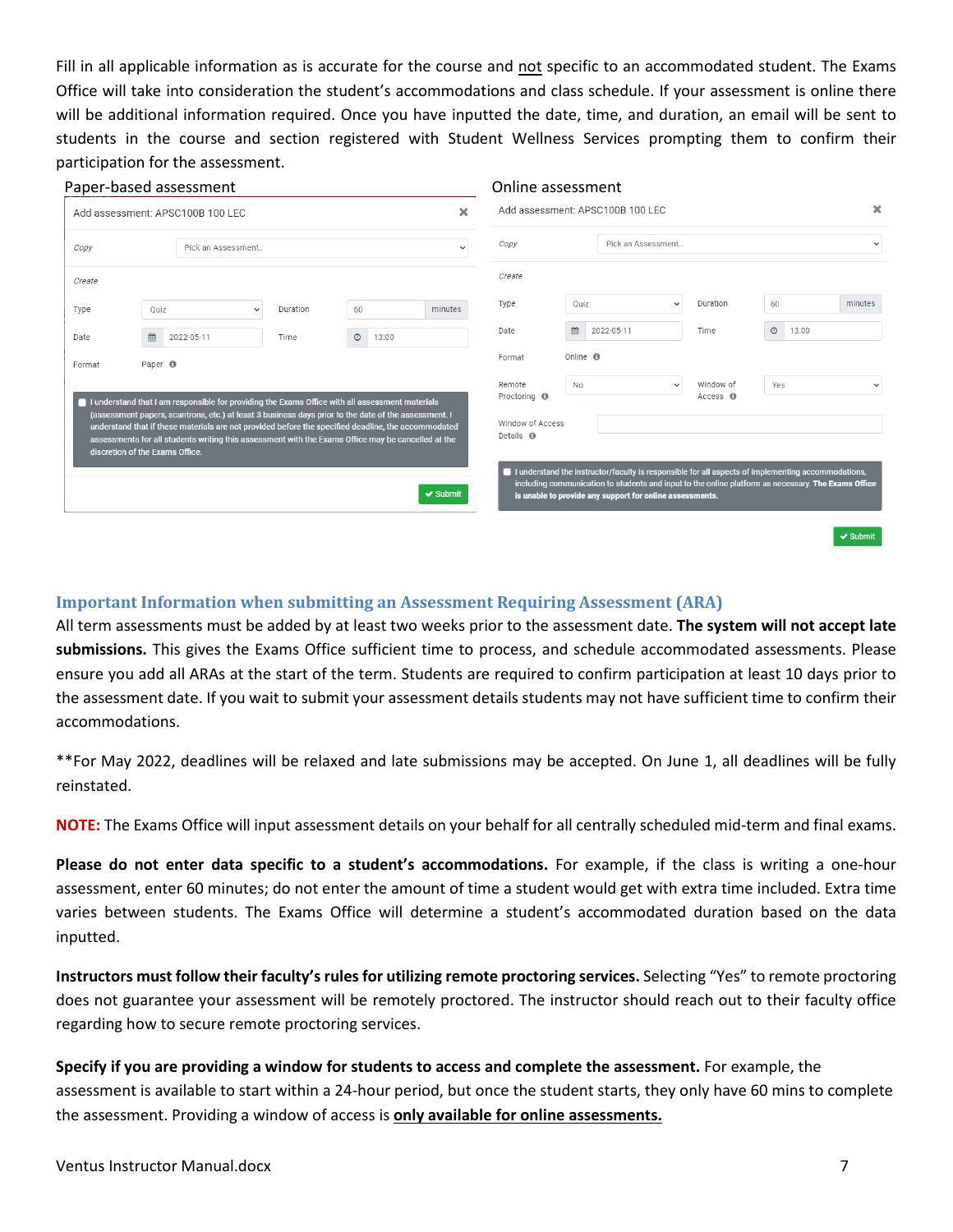**Important:** If you do not require assistance from the Exams Office for implementing or scheduling exam accommodations, **DO NOT** enter the exam to Ventus. You are responsible for making arrangements directly with students.

## <span id="page-7-0"></span>**Copying an existing Assessment Requiring Accommodation (ARA)**

Use the copy function when you want to copy previously entered data for application to a new course or section section, **saving you time**. You may want to use this if you have the same assessment data for multiple sections; for example, you can enter the data for MATH 121A 001, and then can copy the data to populate the assessments for sections 002, 003 and 700. Keep in mind that all data from the selected assessment will be copied to the new assessment, including date/time, format, assessment details, attached files, etc. Carefully review all ARA components to ensure it is set up properly. You will only be able to copy data from the current term.

## Add assessment: APSC100B 100 LEC

| Copy   | Pick an Assessment                                                          | v |
|--------|-----------------------------------------------------------------------------|---|
|        | Pick an Assessment                                                          |   |
| Create | APSC100B 100 LEC - Engineering Practice 1<br>Midterm: 28 Jan., 2022 @ 16:00 |   |

## <span id="page-7-1"></span>**Adding Assessment Details**

After the assessment has been added, you will be returned to the Dashboard. For any assessment that says *Incomplete*, select *Edit/Upload* to add necessary information for the proctor and printing instructions.

| 11 May, 2022 @ 13:00 Midterm | Paper | 90 minutes | $\boldsymbol{\times}$ Incomplete | 0 files | Edit/Upload |
|------------------------------|-------|------------|----------------------------------|---------|-------------|
|                              |       |            |                                  |         | Students    |

All submitted assessment information will be visible on this screen. If you made an error or would like to delete an assessment the *Edit* or *Delete* button can be selected. An instructor can make modifications up until 2 weeks prior to the assessment date. Requests for changes within 2 weeks of the exam date are subject to approval through the Exams Office and may require the instructor to assume responsibility of all accommodations.

# APSC100B 100 LEC: Midterm on 11 May, 2022

| Assessment information       |                                  |          |                              | <b>Edit in</b> Delete |
|------------------------------|----------------------------------|----------|------------------------------|-----------------------|
| Added on                     | Wed. 27 Apr., 2022 @ 12:54       | Added by | Carlye Oda (clo1@queensu.ca) |                       |
| Type                         | <b>Midterm</b>                   | Format   | Paper                        |                       |
| Date and time                | Wed. 11 May, 2022 @ 13:00        | Duration | 90 minutes                   |                       |
| Is this an alternate/special | No   Regular In-class assessment |          |                              |                       |

Assessment details provide important information to the Exams Office to ensure the smooth implementation of your accommodated assessments. Ensure this section is completed and the assessment paper has been provided at least 3

evaluation?

×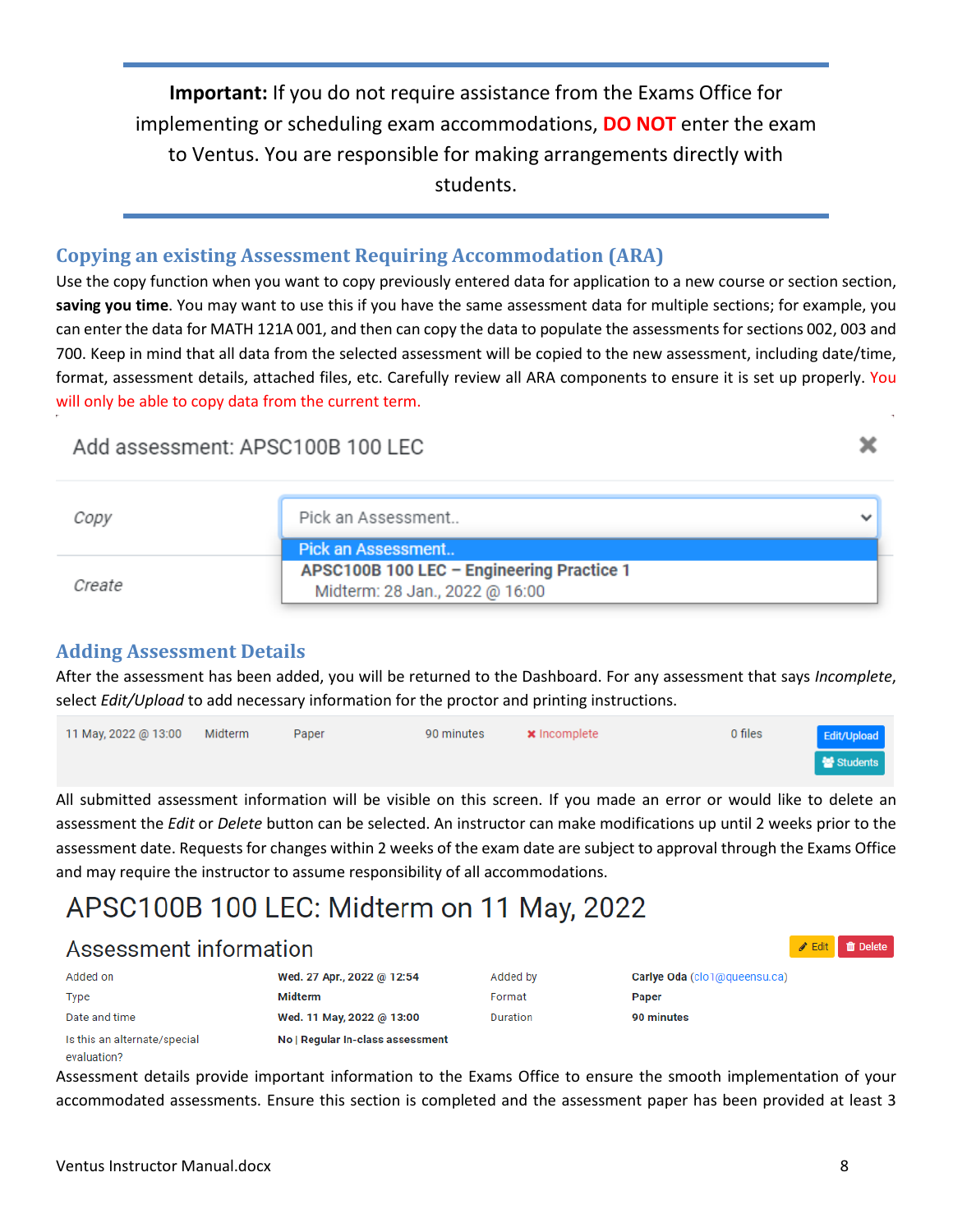days prior to the assessment date. Failure to adhere to the deadline may result in the cancellation of your accommodated students' assessments and they will be directed to you for alternate arrangements.

#### <span id="page-8-0"></span>**Important Information when completing Assessment Details**

**Complete the printing instructions.** Unless specified, the assessment paper will be printed double sided in black and white on letter-sized (8.5 x 11) paper and stapled (top left). Instructors can submit physical copies to the Exams Office (Gordon Hall, Rm 110). If an assessment paper requires printing in colour, the copies must be provided by the instructor.

**Important information for the Exams Office or proctor should be added to the Extra information section.** For example, your TA, Jane Doe, will be picking up completed assessments.

**For contact information, input the number where the proctor will be able to contact you during the assessment**. If a student has a question, the proctor will contact you on behalf of the student; the students will not have access to the number.

## **Assessment Details**

| □ Clone existing assessment details? |                     | You can copy the assessment details from an existing ARA. You will still be able to change the values after submission up until the deadline.             | ×  |
|--------------------------------------|---------------------|-----------------------------------------------------------------------------------------------------------------------------------------------------------|----|
| Select an assessment<br>Assessment   |                     | <b>P</b> Clone                                                                                                                                            |    |
| <b>Printing instructions</b>         | ₽                   | Single sided and stapled                                                                                                                                  | // |
|                                      |                     | Unless specified, assessment will be printed double sided on letter (8.5x11) paper and stapled (top left). The Exams Office is unable to print in colour. |    |
| Extra information                    | $\ddot{\mathbf{e}}$ | My TA, Jane Doe, is authorized to pick up completed exams                                                                                                 |    |
|                                      |                     | Extra information to send to Exams Office                                                                                                                 |    |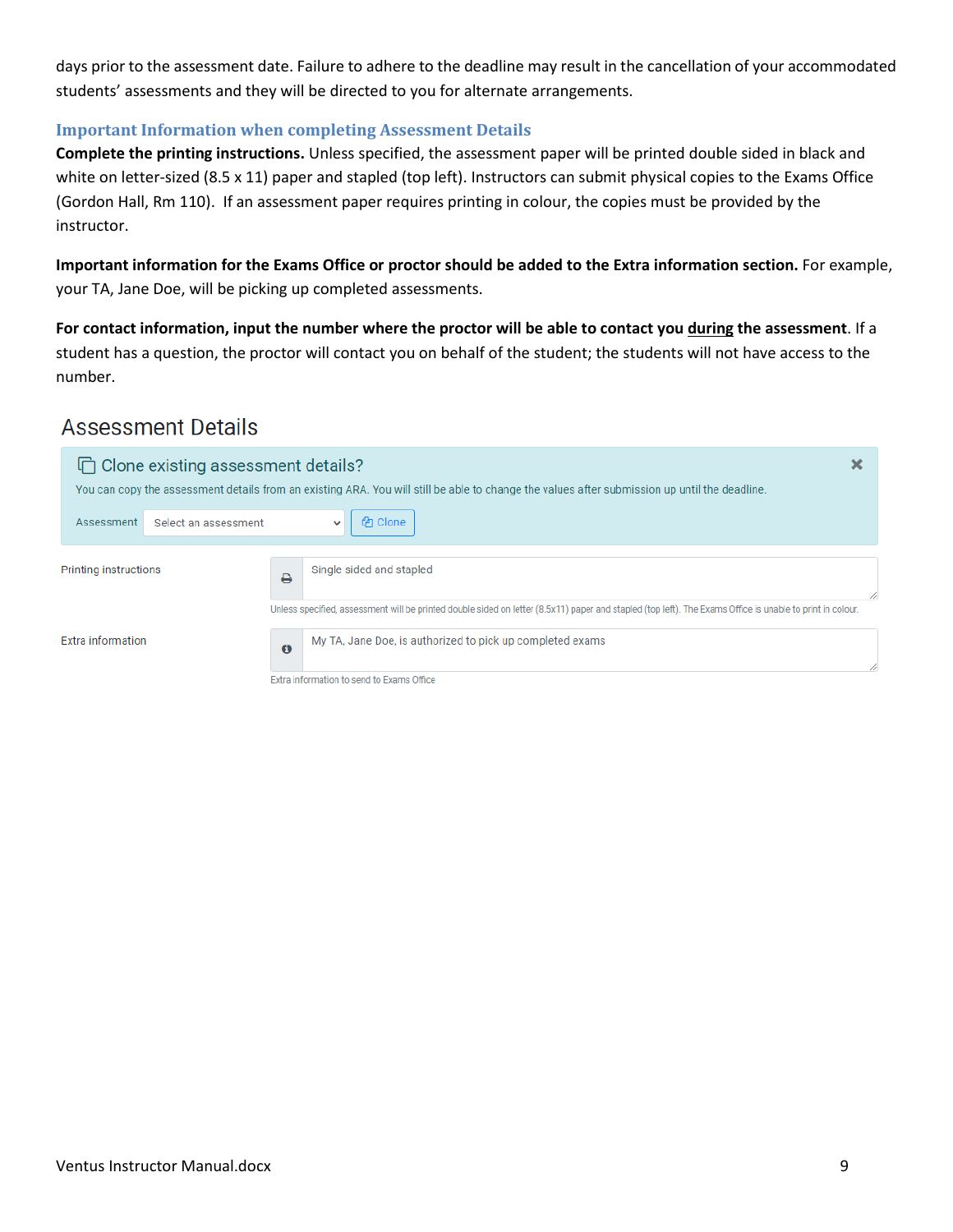**Answer booklets will only be supplied if specified in the Assessment Details.** If it is not specified, students will be instructed to write their answers on the question paper.

**Scantrons must be supplied by the instructor/faculty.** If not supplied, students will be instructed to write their answers on the question paper.

**Scrap paper is supplied to students by the Exams Office unless the assessment has confidential status.** If this is the case, scrap paper is only supplied to students that have an accommodation to access and use scrap paper. Confidential status can only be applied to SOLUS-listed exams.

# **Material required**

| Answer Booklets                             | $\bigcirc$ Yes $\bigcirc$ No |  |
|---------------------------------------------|------------------------------|--|
| Scantrons - To be provided by<br>instructor | $\bigcirc$ Yes $\bigcirc$ No |  |

## **Allowed Aids**

| Calculator <sup>6</sup> | $\bigcirc$ Yes $\bigcirc$ No |            |
|-------------------------|------------------------------|------------|
| Formula Sheet           | $\bigcirc$ Yes               | $\circ$ No |
| Notes                   | $\bigcirc$ Yes               | $\circ$ No |
| Textbooks               | $\bigcirc$ Yes               | $\circ$ No |
| Other (please specify)  |                              |            |

## <span id="page-9-0"></span>**Cloning existing Assessment Details**

Use the clone function when you want to copy previously entered data for application to a new course section, **saving you time**. You may want to use this if you have the same assessment data for multiple sections; for example, you can enter the data for MATH 121A 001, and then can copy the data to populate the assessments for sections 002, 003 and 700. Keep in mind that all data from the selected assessment will be copied to the new assessment. Carefully review all Assessment Detail components to ensure it is set up properly. You will only be able to copy data from the current term.

## **Assessment Details**

|                    | □ Clone existing assessment details?<br>×                                                                                                                          |   |
|--------------------|--------------------------------------------------------------------------------------------------------------------------------------------------------------------|---|
|                    | You can copy the assessment details from an existing ARA. You will still be able to change the values after submission up until the deadline.                      |   |
| Assessment         | <b>4</b> Clone<br>Select an assessment                                                                                                                             |   |
|                    | Select an assessment                                                                                                                                               |   |
|                    | APSC100B 100 LEC - Engineering Practice 1                                                                                                                          |   |
| Printing instructi | Quiz: 1 Feb., 2022 @ 15:30                                                                                                                                         |   |
|                    | Midterm: 11 May, 2022 @ 13:00                                                                                                                                      |   |
|                    | Midterm: 13 May, 2022 @ 13:00                                                                                                                                      | 4 |
|                    | letter (8.5x11) paper and stapled (top left). The Exams Office is unable to print in colour.<br>BIOL103 001 LEC - Fundamentals of Biology: Organisms to Ecosystems |   |
|                    | Quiz: 31 Jan., 2022 @ 19:00                                                                                                                                        |   |
| Extra information  |                                                                                                                                                                    |   |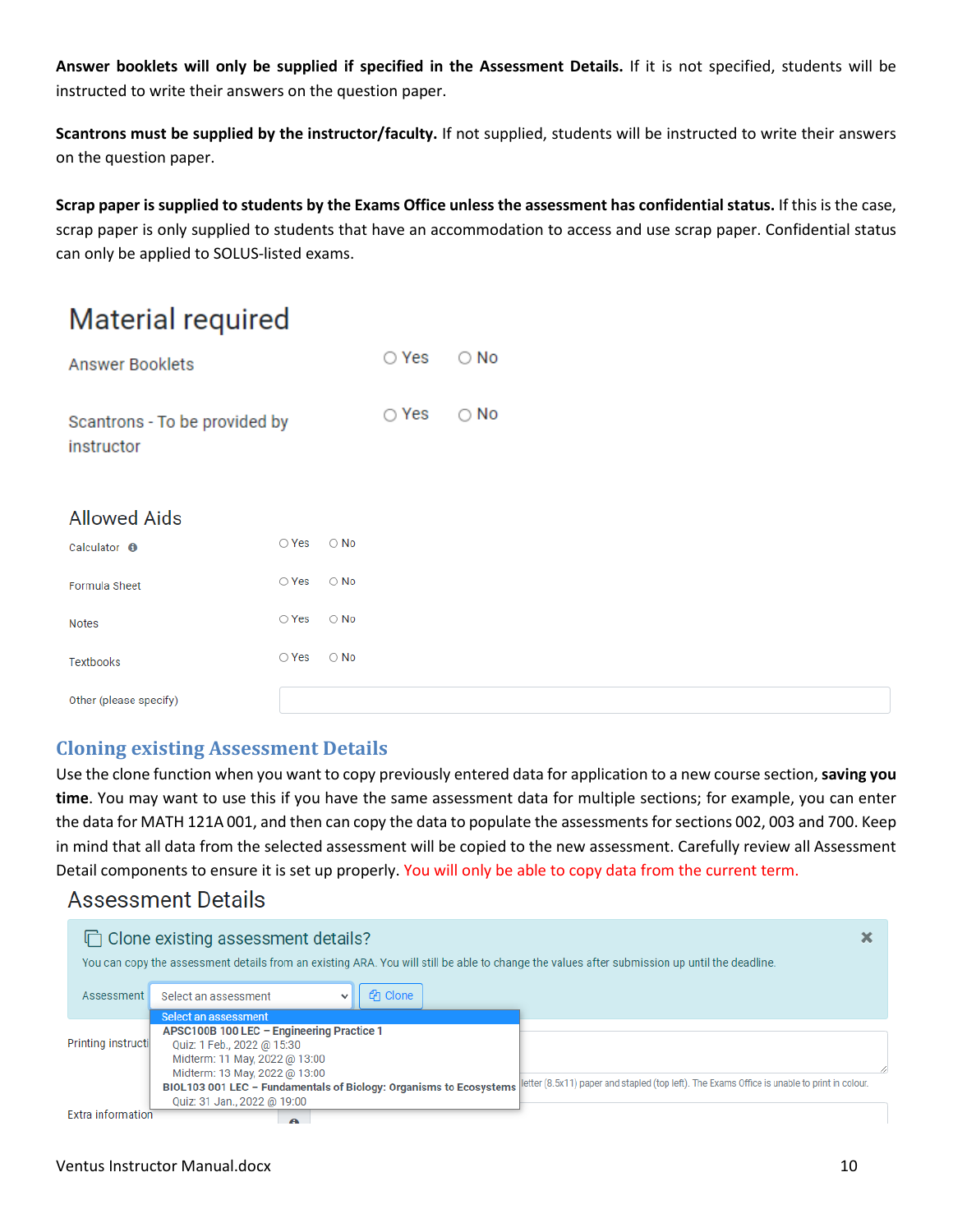## <span id="page-10-0"></span>**Uploading digital files to an Assessment Requiring Accommodation (ARA)**

From the Dashboard, select **Edit/Upload** for the ARA you want to add the files to. This can be used to attach the question paper, instructor-provided formula sheet, reference tables, etc. Instructors are also allowed to drop off a physical copy to the Exams Office (Gordon Hall, Room 110). **All necessary assessment papers must be received a minimum 3 business days ahead of the assessment date.** Failure to submit your documents by the deadline may result in the cancellation of your students' accommodated assessment arrangements.

#### Assessment documents **a** Upload a file IMPORTANT: Storing files on your computer, external sources, or shared locations may risk exposing personal and confidential information. Refer to QSAS - Statement of Confidentiality for more details. **Students this file applies to Prof. notified File name Comments Purpose Added on** There are no files for this assessment.

Select **Upload a file** and fill in the necessary information regarding the file. The maximum file size permitted is 20 MB and should be limited to Word documents and PDF files; other file types may be challenging for the Exams Office to print. Do not add print instructions to the Comments section; these should be added to the Printing instructions section on the Assessment Details page [\(see above\)](#page-8-0).

A file can be specific to a certain student (e.g. an instructor-approved memory aid) or be for the entire class.

| Student(s) | Applies to all students belonging to this course |
|------------|--------------------------------------------------|
|            | Nothing selected                                 |
| Document   | Choose File   No file chosen                     |
|            | Allowed types are documents (Word, PDF).         |
| Purpose    | New document<br>$\checkmark$                     |
| Comments   |                                                  |
|            |                                                  |
|            | <b>土 Upload</b>                                  |
|            |                                                  |

## <span id="page-10-1"></span>**Administration of accommodated assessments**

To see which students have requested accommodation, select the assessment and then the **Students** button. You will see a table of each student who has confirmed they require their assessment accommodations and where/when they are

T